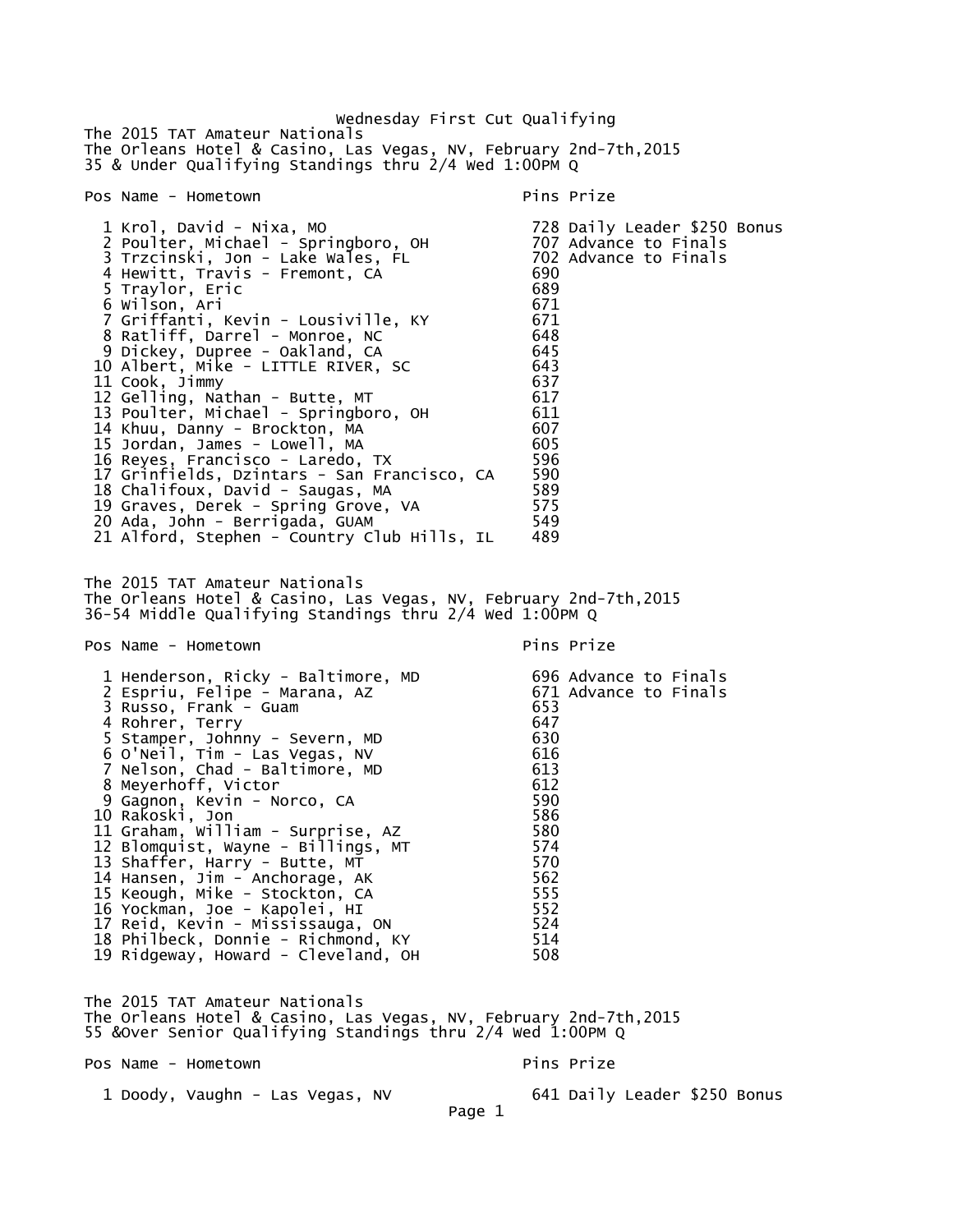Wednesday First Cut Qualifying 2 Hebner, Dean - Vancouver, WA 618 3 King, Willie - Soquel, CA 612 4 Keller, John - Santa Fe, NM 5 Hoffman, Larry - Fountain Hills, AZ 553 6 Vieira, Marcio - Rio De Janeiro, BZ 535 7 Cooper, Larry - Reno, NV 532 8 Valiente, Victor - Puerto Rico 523 9 Magill, Jay - Ontario, Canada The 2015 TAT Amateur Nationals The Orleans Hotel & Casino, Las Vegas, NV, February 2nd-7th,2015 RNF Qualifying Standings thru 2/4 Wed 1:00PM Q Pos Name - Hometown entitled a series of the Pins Prize 1 Patnode, Laine (U) - Santa Fe, NM 692 Advance to Finals 2 Killough, Dennis (M) - Indian Trail, NC 3 Romero, Dion (M) 660 4 Maiseroulle, Tim (M) - Buford, GA 652 5 Himes, Jeff (M) - Concord, NC 648 6 Woodward, Tony (M) - helena, MT 602 7 Wolfe, Greg (M) - Benton City, WA 596 8 Dekker, Steve (S) - Tucson, AZ 596 9 Cannady, Kwane (M) 589 10 Bertazon, Shane (U) - Halethorpe, MD 583<br>11 Castro, JD (U) - Hagatna 11 Castro, JD (U) - Hagatna 579 12 Carroll, John (S) - Stockton, CA 547 13 Hadley, Gary (U) - Sante Fe, NM 530 14 Ades, Bill (S) - Hesperia, CA 524 15 McDonald, Ronald (S) - Newman Lake, WA 498<br>16 Cave, Norm (S) - Fortsworth, OH 453 16 Cave, Norm (S) - Fortsworth, OH The 2015 TAT Amateur Nationals The Orleans Hotel & Casino, Las Vegas, NV, February 2nd-7th,2015 215 & Under Qualifying Standings thru 2/4 Wed 1:00PM Q SCORES INCLUDE HANDICAP Pos Name - Hometown entitled a series of the Pins Prize 1 Bester, Tyrus - Chicago, IL 730 Daily Leader \$250 Bonus 2 Dumas, Jeffrey - Chicago, IL 727 Advance to Finals 3 Laub, Sabrina - Munich, Germany 712 Advance to Finals 4 Wright, Paul - Jersey, UK 1988 1999 Advance to Finals 5 Wilson, Dan - Santa Cruz, CA 698 Advance to Finals 6 Conn, Tim - Sunnyvale, CA 697 Advance to Finals 7 Roethle, James E - Casa Grande, AZ 688 Advance to Finals 8 Kaea, David - Ewa Beach, HI 9 Yanez, Carlos - Monterrey, Mexico 680 10 Astiazaran, Eduardo 11 Ott, Sebastian - Germany 669 12 Wiberg, Chad - Shephard, MT 657 13 Weston, Tim - Corning, CA 14 Tadiello, Todd - Oakley, CA 650 15 Covarrubias, Jose Luis 648 16 Lopez, Eligio - Hermosillo, SON 644 17 Bester, Tyrus - Chicago, IL 644 18 Gibbons, Alan - Dublin, IRE 641 19 Turner, Graham - Dublin 640 20 Carvalho Junior, Jose - Bresivia 635 21 Yamada, Craig - Kaneohe, HI 632 22 Sands, Kevin - Edinburg, UK 628 23 Islas, Juan 627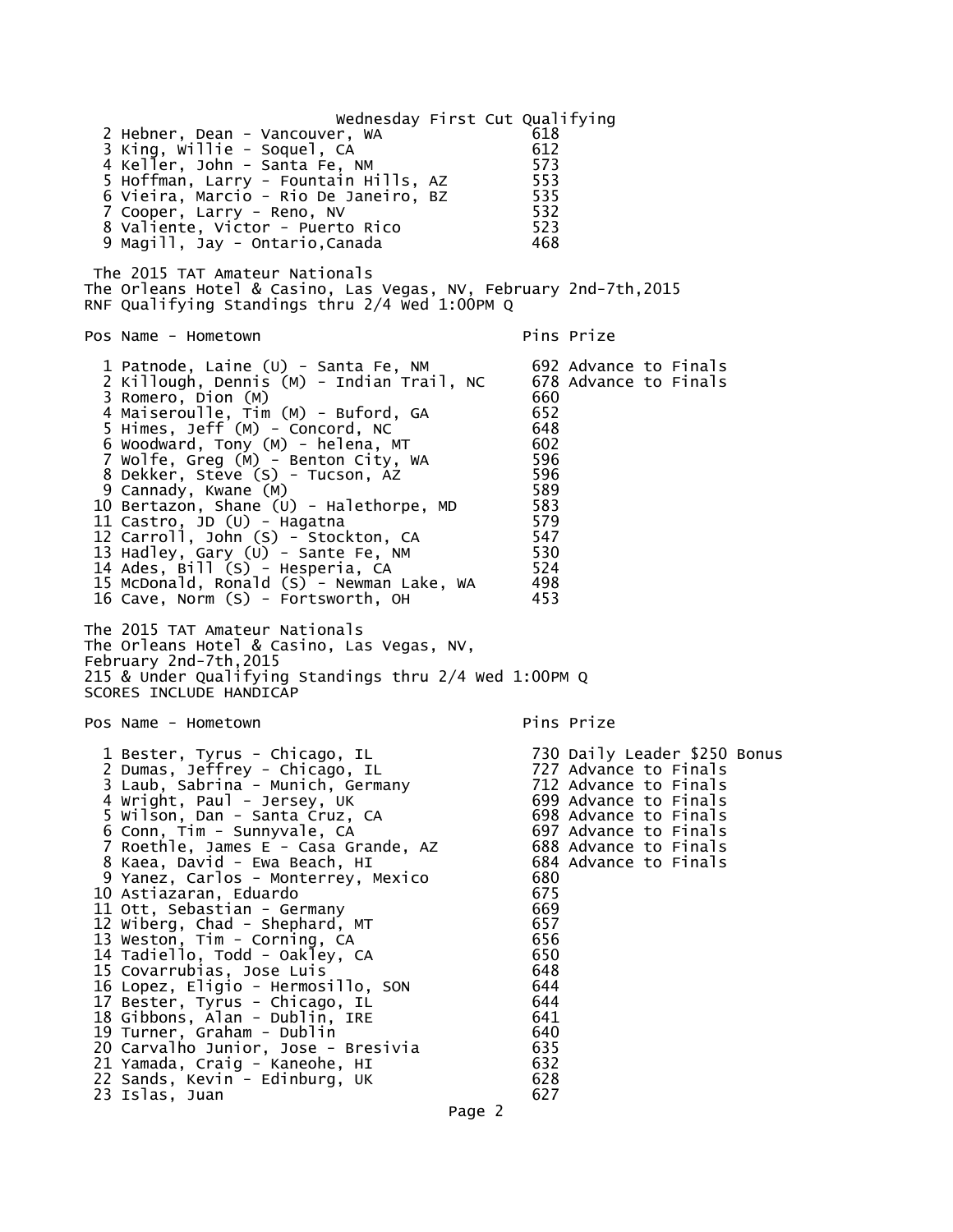## Wednesday First Cut Qualifying

| 24 Samperio, Fransisco<br>25 Corbin, Chris (U) - Louisville, KY<br>26 Samperio, Fransisco<br>27 Matthews, Dennis - Waianae, HI<br>28 Johnson, Randy - Cambridge, WI<br>29 Coleman, Trent - Laurel, MD<br>30 Ilosvay, Robert - Phoenix, AZ<br>31 Toenyes, Jerry - Rancho Murieta<br>32 Turner, Eddie - Oakland, CA<br>33 Espiritu, Noel - Hercules, CA<br>34 Petrone, Scott - Spokane, WA<br>35 Santiago, Dario<br>36 Solis, Joel<br>37 Anderson, Corloyd<br>38 Cantu, Sebastian - Monterrey, Mexico<br>39 Stricker, Matt - Billings, MT<br>40 Jiminez, Rosalio<br>41 Galindo, Rick - Albuquerque, NM<br>42 Medley, Robbie - Billings, MT<br>43 Davis, Jared - Wailuku, HI<br>44 France, Michael - Reno, NV<br>45 Valenzuela, Pedro - Hermosilla<br>46 Osborne, Michael - El Paso, TX<br>47 Weston, Clay - Corning, CA<br>48 Hirata, Richard - San Jose, CA<br>49 Fournier, David - Oakley, CA<br>50 Belcher, Richard - Naples, FL<br>51 Signaigo, Michael - Kapolei, HI<br>52 Chavez, Gil - Albuquerque, NM<br>53 Ramirez, Andres<br>54 Felton, Sly<br>55 Santiago, Dario<br>56 Charlebois, Pat - Ajax, Canada<br>57 Solis, Joel<br>58 Heredia, Manuel - Monterrey, Mexico<br>59 Day, Kevin - Lehigh Acres, FL<br>60 Foster, Chris - Grand Junction, CO<br>61 Fournier, David - Oakley, CA<br>62 Robinson, Jason - Country Club Hills, IL<br>63 Syo, Moeses - Lathrop, CA<br>64 Brackett, Jeff - Tolleson, AZ<br>65 Torres, Eric - El Paso, TX<br>66 Gill, Paul - Pasco, WA<br>67 Van Cleaf, Bill - La Plata, MD<br>68 Pone, Jerry - Washington DC<br>69 Lambert, Kevin - Naples, FL<br>The 2015 TAT Amateur Nationals<br>The Orleans Hotel & Casino, Las Vegas, NV, | 627<br>627<br>625<br>625<br>619<br>615<br>614<br>610<br>608<br>607<br>606<br>605<br>600<br>599<br>595<br>593<br>592<br>589<br>588<br>587<br>586<br>580<br>577<br>576<br>575<br>574<br>572<br>571<br>571<br>566<br>562<br>561<br>558<br>557<br>556<br>556<br>555<br>554<br>554<br>548<br>544<br>535<br>532<br>525<br>524<br>520 |
|----------------------------------------------------------------------------------------------------------------------------------------------------------------------------------------------------------------------------------------------------------------------------------------------------------------------------------------------------------------------------------------------------------------------------------------------------------------------------------------------------------------------------------------------------------------------------------------------------------------------------------------------------------------------------------------------------------------------------------------------------------------------------------------------------------------------------------------------------------------------------------------------------------------------------------------------------------------------------------------------------------------------------------------------------------------------------------------------------------------------------------------------------------------------------------------------------------------------------------------------------------------------------------------------------------------------------------------------------------------------------------------------------------------------------------------------------------------------------------------------------------------------------------------------------------------------------------------------------------------------------------------------------------------------|--------------------------------------------------------------------------------------------------------------------------------------------------------------------------------------------------------------------------------------------------------------------------------------------------------------------------------|
| February 2nd-7th, 2015<br>189 & Under Qualifying Standings thru 2/4 wed 1:00PM Q<br>SCORES INCLUDE HANDICAP                                                                                                                                                                                                                                                                                                                                                                                                                                                                                                                                                                                                                                                                                                                                                                                                                                                                                                                                                                                                                                                                                                                                                                                                                                                                                                                                                                                                                                                                                                                                                          |                                                                                                                                                                                                                                                                                                                                |
| Pos Name - Hometown                                                                                                                                                                                                                                                                                                                                                                                                                                                                                                                                                                                                                                                                                                                                                                                                                                                                                                                                                                                                                                                                                                                                                                                                                                                                                                                                                                                                                                                                                                                                                                                                                                                  | Pins Prize                                                                                                                                                                                                                                                                                                                     |
| 1 Mundy, Josh - Aptos, CA<br>2 Kahalekai, Kanale - Wailuku, HI<br>3 Torres, Roberto - McAllen, TX<br>4 Vega, Guadalupe<br>5 Escobedo, Manuel - Hermosillo<br>6 Shwartz, Rafi<br>7 Carrick, Emory - Kapolei, HI<br>8 Rivera, Gaby                                                                                                                                                                                                                                                                                                                                                                                                                                                                                                                                                                                                                                                                                                                                                                                                                                                                                                                                                                                                                                                                                                                                                                                                                                                                                                                                                                                                                                     | 730 Daily Leader \$250 Bonus<br>701 Advance to Finals<br>671 Advance to Finals<br>670 Advance to Finals<br>670 Free Reentry<br>669<br>650<br>648                                                                                                                                                                               |

Page 3